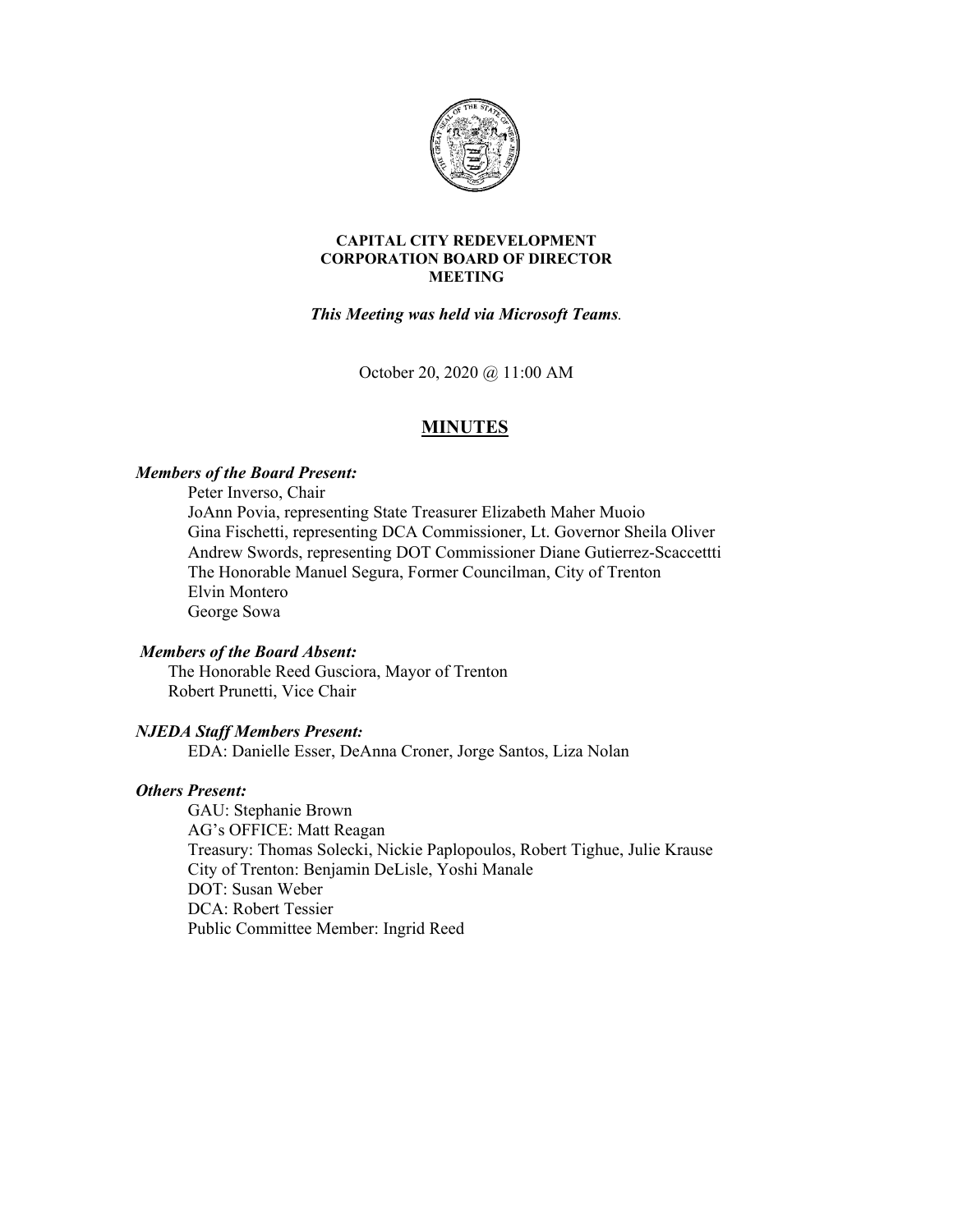# **CALL TO ORDER:**

Chairman Peter Inverso called the meeting to order at 11:02 AM with a quorum of the Board members present. Ms. Esser read the Open Public Meetings announcement and performed the roll call of the Board. Ms. Esser acknowledged the other officials present, specifically representatives from the Governor's Authorities Unit and the Office of the Attorney General.

### **PREVIOUS MEETING MINUTES:**

The first item was the approval of the March 24, 2020 special meeting minutes. **MOTION TO APPROVE:** Mr. Swords **SECOND:** Ms. Fischetti **AYES: 6** Passed by a yes vote of 6, with George Sowa abstaining.

# **PRESENTATION ON RENIASSANCE PLAN UPDATE:**

Chairman Inverso gave a brief overview of the Renaissance Plan. Chairman also spoke of its ties to Trenton250 - Trenton's long-range Comprehensive Master Plan that will guide future development throughout the City. The Master Plan is a blueprint for a municipality that guides decisions for both growth and conservation.

Danielle Esser shared a draft timeline of the update to the Renaissance Plan, subject to change. The Capital City Renaissance Committee and their consultant, Topology, have been having meetings since the summer to finalize the draft plan for Board approval. The goal is to have the draft final plan ready for public review by CCRC's December Board Meeting.

# **CITY OF TRENTON UPDATE:**

Benjamin DeLisle gave updates on behalf of the City of Trenton. Mr. DeLisle spoke about the following: developing additional housing downtown; The City of Trenton's Community Health and Wellness plan; The City also received grant from Delaware County Redevelopment to upgrade rail lines for all three train stations in Trenton; matters regarding Land Development Ordinance; and, Board Street Bridge and its relationships with State partners.

# **STAFF (NJEDA) UPDATE:**

Danielle Esser introduced new staff, Ms. DeAnna Croner, to the Capital City Redevelopment Corporation. She will be assisting with Board Governance matters.

### **PRESENTATION OF FINANCIAL REPORT:**

Nickie Papadopoulos from the Department of Treasury's Division of Administration stated that the balance in the CCRC's State account as of June 30, 2020 was \$88,480, and the CCRC's PNC bank account was \$13,642, for a grand total balance of \$102,122.

Nickie Papadopoulos from the Department of Treasury's Division of Administration also stated that the balance in the CCRC's State account as of September 30, 2020 was \$83,449, and the CCRC's PNC bank account was \$13,642, for a grand total balance of \$97,091.

# **PRESENTATION OF THE INDEPENDENT AUDITOR'S REPORT:**

Nickie Papadopoulos from the Department of Treasury's Division of Administration presented the Independent Auditor's Report for June 30, 2018 prepared by DeVito & Co., LLC.

The report detailed CCRC's Statement of Financial Position stated that the cash (\$77,811) and New Jersey Fund (\$101,892) in the total asset amount of \$179,703. Total asset and liabilities in the amount of \$179,703.